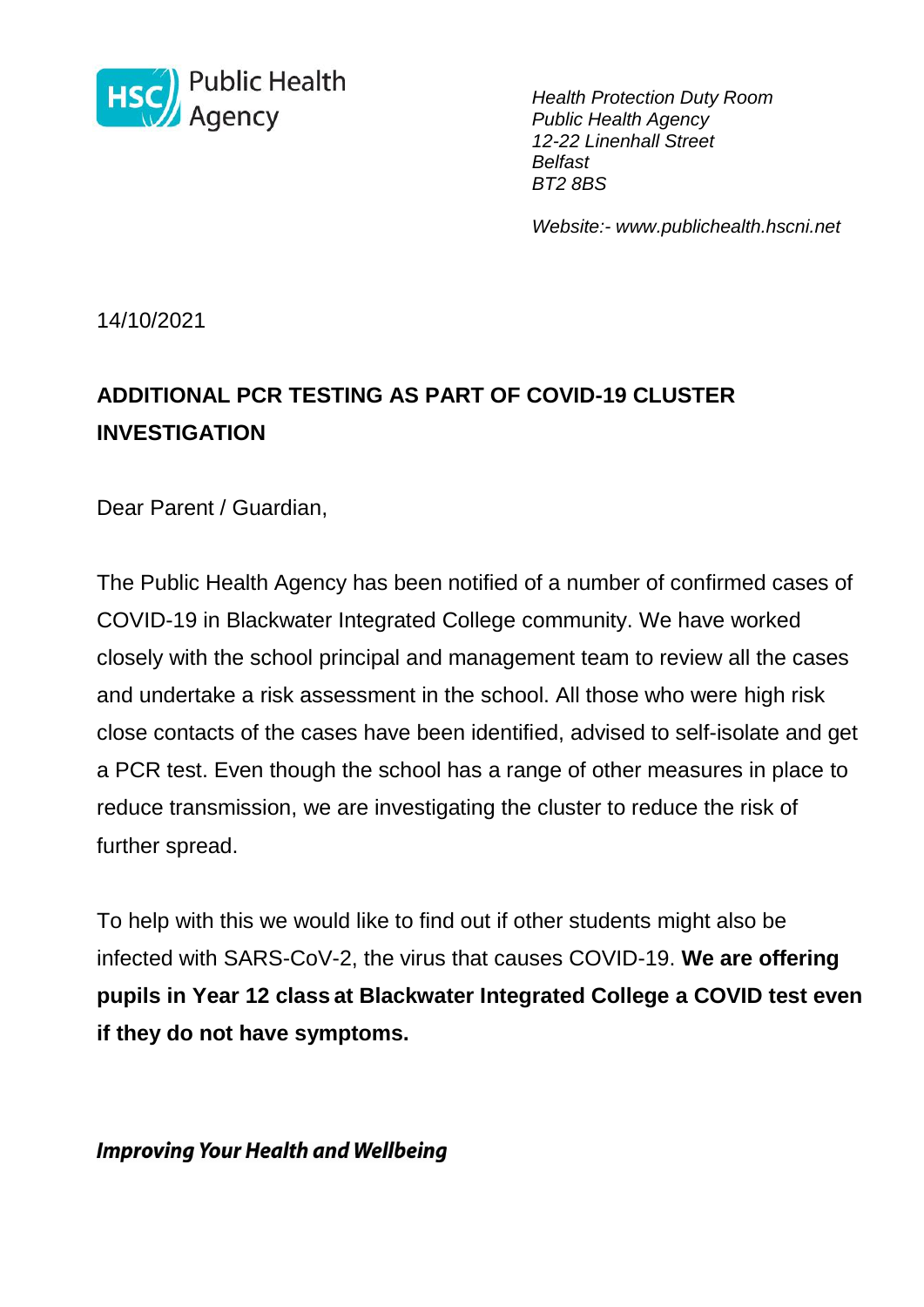We would ask that pupils remain at home until the results of the PCR test are available. This will also allow the school the opportunity for any additional cleaning measures required. If the PCR test is negative, your child can return to school. If the result is positive, this means they have the infection and they should self-isolate for 10 days, in line with advice for confirmed cases. Please see [Coronavirus \(COVID-19\): self-isolating | nidirect](https://www.nidirect.gov.uk/articles/coronavirus-covid-19-self-isolating) for guidance on whether other people in your household also need to self-isolate if the PCR result is positive.

## **If your child has had a positive PCR test in the last 90 days**

If your child has had a positive PCR test in the last 90 days AND has no new symptoms, you do not need to take any action. We do not advise retesting in recently infected people who are well, because PCR tests can continue to find non-infectious parts of the virus for several weeks. However, if your child does develop new symptoms they should stay at home and get a free PCR test as soon as possible. They should self-isolate at home until they get the result of that test.

#### **The test**

The test will involve taking a nose and throat swab, which is done by gently rubbing a soft cotton swab on the tonsils and up one nostril. This is a self-test although younger children will need help carrying out the test. Instructions will be provided. However, we would recommend that you visit the PHA website for detailed instructions and a video showing how to do the test.

[https://www.publichealth.hscni.net/covid-19-coronavirus/testing-and-tracing](https://www.publichealth.hscni.net/covid-19-coronavirus/testing-and-tracing-covid-19/testing-covid-19)[covid-19/testing-covid-19](https://www.publichealth.hscni.net/covid-19-coronavirus/testing-and-tracing-covid-19/testing-covid-19)

## **How to book a test**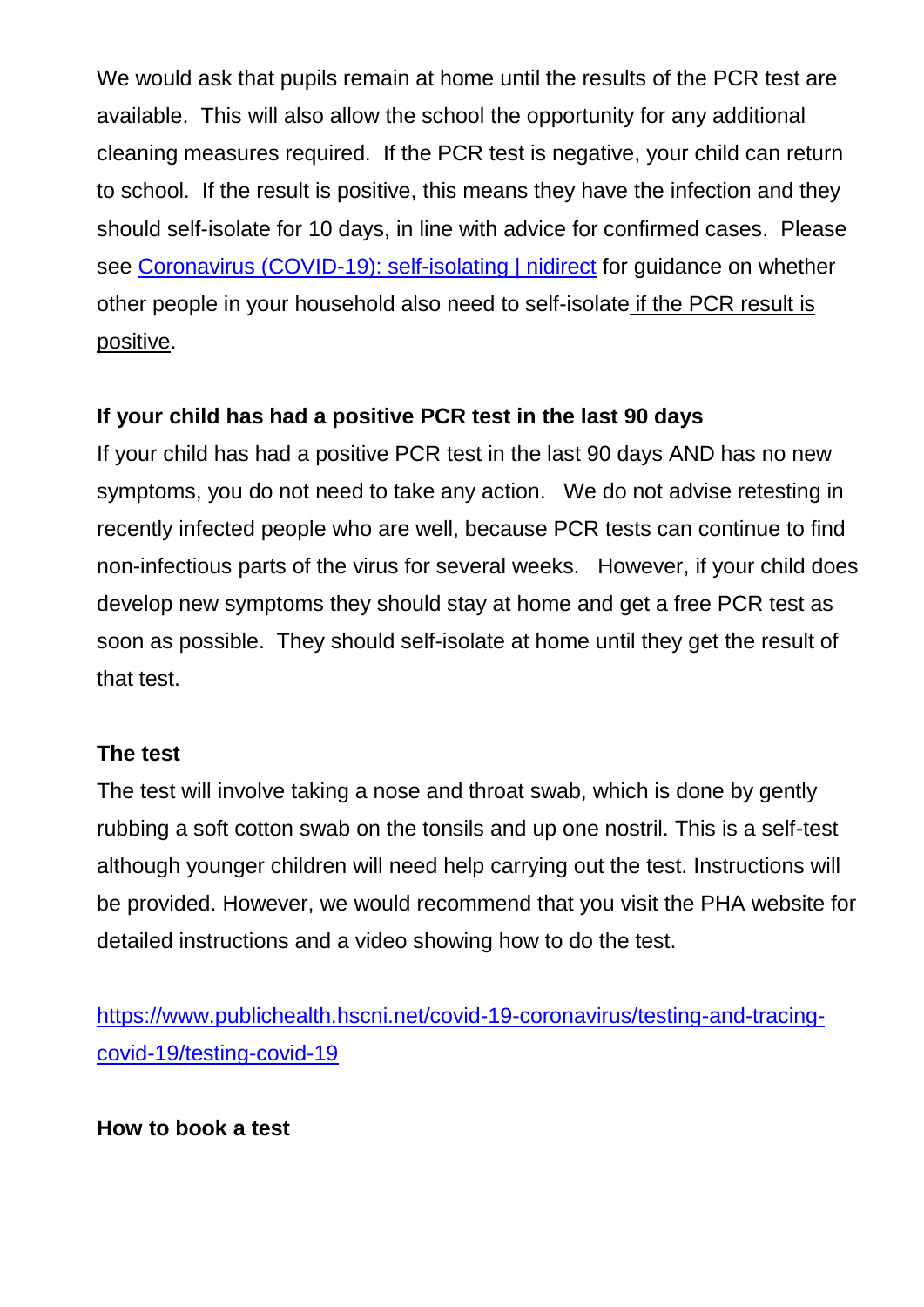You can book a test online at [www.gov.uk/get-coronavirus-test](http://www.gov.uk/get-coronavirus-test) or by phoning 119. When you are booking the PCR test online, under the section 'why are you asking for a test', please select 'I have been told by contact tracers to get a test.' When asked for a code, please enter 4260309Q. We are asking you to enter the code as it helps us monitor and assess COVID clusters when they occur. While you should still be able to book a test even if you do not enter the code, it helps us if you do.

Tests can be arranged at your closest testing site or by requesting a postal kit which will be sent to your home address. You can choose whichever option is more convenient for you. Going for a COVID test is one of the reasons your child can leave home during the self-isolation period, however, they should not use public transport. Please order a postal test if you do not have private transport to a test site.

#### **Results**

Results will be sent to you by text or email. This usually happens within 48 hours of the test being taken.

## **What to do if your child develops symptoms of COVID 19**

The most common symptoms of COVID-19 are recent onset of:

- new continuous cough and/or
- high temperature and/or
- a loss of, or change in, normal sense of taste or smell (anosmia)

Please book a free PCR test, **even if an earlier one was negative**. Your child should stay at home and self-isolate until you receive the result. Please see [Coronavirus \(COVID-19\): self-isolating | nidirect](https://www.nidirect.gov.uk/articles/coronavirus-covid-19-self-isolating) for guidance on whether other